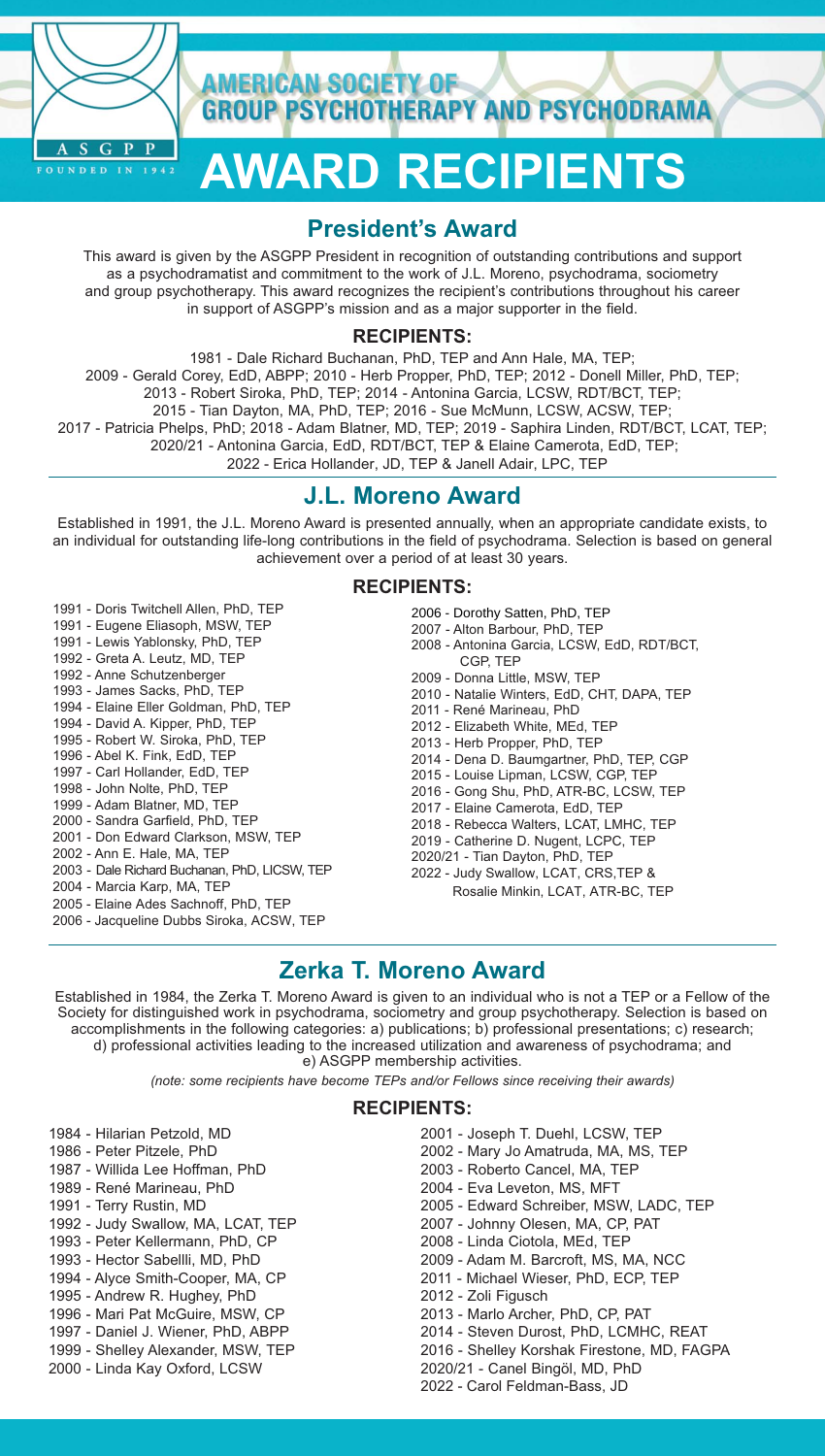## **Hannah B. Weiner Award**

Established in 1984, the Hannah B. Weiner Award is presented annually, when an appropriate candidate exists, to an individual for outstanding dedication to the ASGPP. This award does not apply to the field of psychodrama in general but specifically to contributions made to the society.

#### **RECIPIENTS:**

1985 - Ellen K. Siroka, EdD 1986 - Elaine Goldman, PhD, TEP 1987 - Robert W. Siroka, PhD, TEP 1988 - James Sacks, PhD, TEP 1989 - Peter Mendelson, PhD 1990 - Julia Whitney, PhD, TEP 1990 - Laura Chasin, LICSW 1991 - Sandra Garfield, PhD, TEP 1992 - Donna Little, MSW, TEP 1993 - Christine Jacobson, PhD, CP 1994 - Dale Richard Buchanan, PhD, TEP 1995 - Peter J. Rowan, Jr., LMHC, TEP 1996 - Ann E. Hale, MA, TEP 1997 - Jacqueline Dubbs Siroka, ACSW, TEP 1998 - Alton Barbour, PhD, TEP 1999 - David F. Swink, MA, TEP 2000 - Eugene Eliasoph, CISW, TEP 2001 - Donell Miller, PhD, TEP 2001 - Patty Phelps, PhD 2002 - Stephen F. Kopp, MS, TEP 2003 - Tom W. Treadwell, EdD, TEP 2004 - Louise Lipman, LCSW, CGP, CET II, TEP 2005 - Gong Shu, PhD, TEP 2006 - Karen Carnabucci, MSS, LCSW, TEP 2007 - Natalie Winters, EdD, TEP 2008 - Jude Treder-Wolff, LCSW, RMT, CGP 2009 - Rosalie Minkin, MSW, TEP & Vickey S. Finger, MSW, TEP 2010 - Rebecca Walters, MS, LCAT, LMHC, TEP 2011 - John Rasberry, MEd, LMFT, TEP 2012 - Linda Condon, LMHC, TEP 2013 - Sue McMunn, LCSW, ACSW, PAT 2014 - Lorelei Joy Goldman, MA, TEP 2015 - Carole Oliver, MEd, LPC,TEP 2016 - Nancy Kirsner, PhD, CPP, TEP 2017 - David Moran, CCDP-D, LCSW, TEP 2018 - Janell Adair, LPC, TEP 2019 - Colleen Baratka, MA, TEP 2020/21 - Edward Schreiber, EdM, MSM, DD, TEP 2022 - Rhona Case, MEd, TEP

# **Neil Passariello Memorial Award**

Established in 1991, the Neil Passariello Memorial Award is given in the spirit of Neil's work and interests to an individual who has made distinguished contributions in the field of psychodrama in the treatment of HIV/AIDS or in working with the GLBT population. The recipient is invited to present the Neil Passariello Invitational Workshop at the annual conference.

#### **RECIPIENTS:**

- 1992 Dan Estes, EdD, TEP
- 1993 Lo Sprague, PhD, CP
- 1994 Zerka T. Moreno
- 1995 Robin McCoy Brooks, MA, CP
- 1995 Lusijah Marx, RN, MN
- 1996 Dale Richard Buchanan, PhD, TEP
- 1998 Stephen Kopp, MS, TEP
- 1999 Joseph L. Romance, PhD, LCSW, CP
- 2000 Ed Schreiber, MSW, LADC, TEP
- 2001 Jacob Gershoni, LCSW, TEP 2002 - John Olesen, MA, CP 2003 - Gregory J. Ford, MA 2005 - John Raven Mosher, MA, TEP 2007 - Andrea Sheldon, MS, LMHC 2008 - Paul Lesnik, LCSW, CHT 2009 - Mario Cossa, MA, RDT/MT, TEP, CAWT 2012 - Linda Rae Considine, MA, LMHC, TEP 2020/21 - Barbara Guest Hargin BEd, MSW, TEP 2022 - Regina Sewell, LMHC, PCC, CP/PAT & Jennifer Salimbene, LCSW-R, CASAC, TEP

# **David A. Kipper Scholar's Award**

Established in 1994, the David A. Kipper's Scholar's Award for writers and researchers is presented annually, when an appropriate candidate exists, to that member of the ASGPP whose writing and/or research has made a significant contribution to the understanding and practice of psychodrama, sociometry, or group psychotherapy.

#### **RECIPIENTS:**

- 1995 Adam Blatner, MD, TEP
- 1996 Antonina Garcia, MSW, EdD, TEP
- 1996 Patricia Sternberg, MA, RDT
- 1997 Thomas Treadwell, EdD, TEP
- 1998 Paul Holmes, PhD, MRC, Psych
- 1999 Dale Richard Buchanan, PhD, LICSW, TEP
- 2000 Ann E. Hale, MA, TEP
- 2001 Tian Dayton, PhD, TEP
- 2002 Alton Barbour, PhD, TEP
- 2003 Ira Greenberg, PhD
- 2004 Raymond Corsini, PhD
- 2005 Daniel J. Tomasulo, PhD, TEP & Nancy J. Razza, PhD
- 2006 James M. Sacks, PhD, TEP
- 2007 Elizabeth A. White, MEd, TEP
- 2008 Clark Baim, MEd
- 2009 Kate Hudgins, PhD, TEP
- 2010 Adam Blatner, MD, TEP
- 2011 Edward Schreiber, MEd, LADC, TEP
- 2013 Karen Carnabucci, LCSW, LISW-S, TEP
- 2014 Nien-Hwa Lai, PhD, TEP
- 2015 Walter Baile, MD
- 2017 Rebecca Ridge, PhD, LMT, TEP
- 2019 René Marineau, PhD
- 2020/21 Rob Pramann, PhD, TEP, ABPP
- 2022 Scott Giacomucci, DSW, LCSW, BCD,
	- CGP, FAAETS, TEP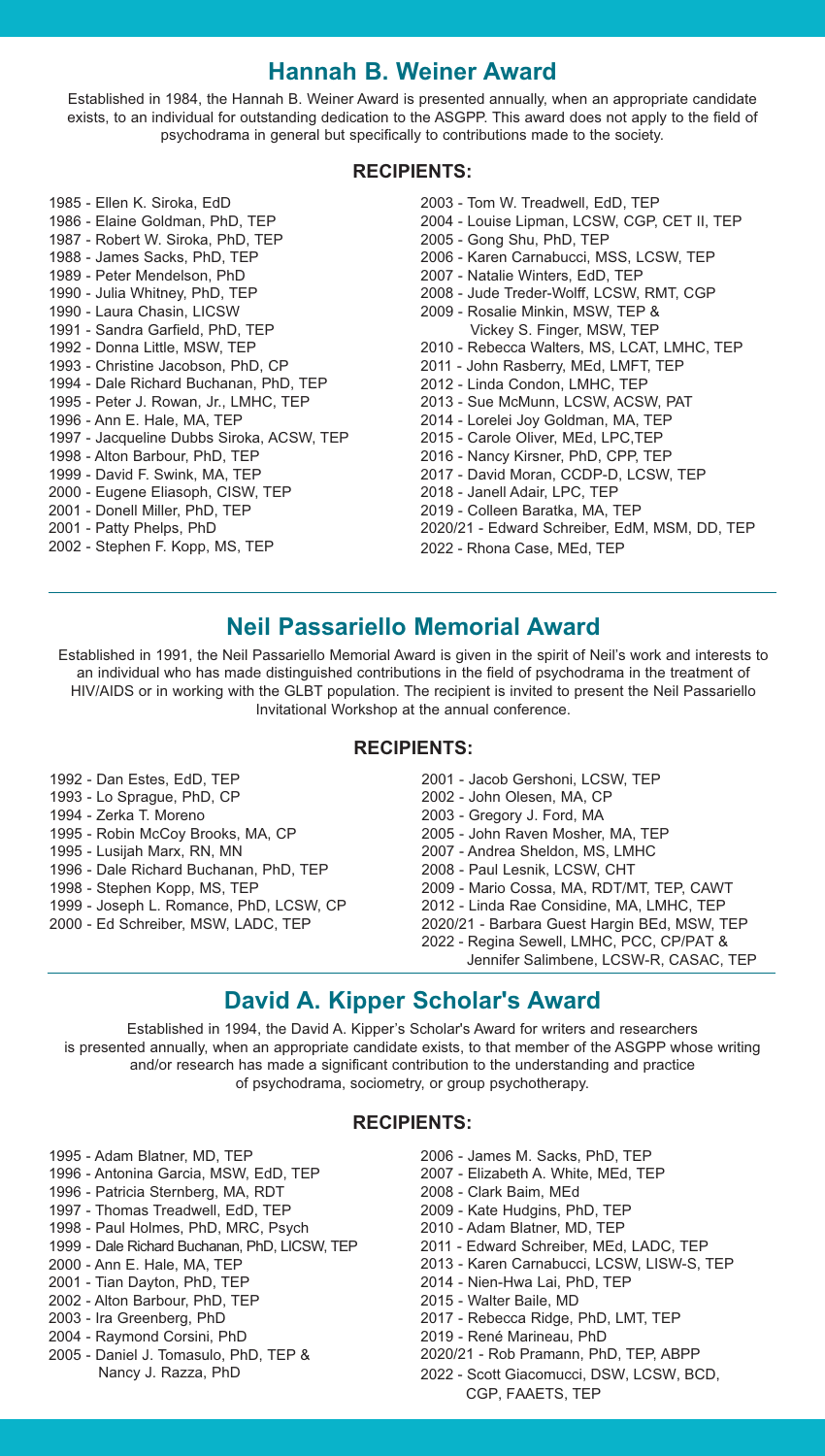## **Innovator's Award**

Established in 1994, the Innovator's Award is presented annually, when an appropriate candidate exists, to a member of the ASGPP whose work significantly and in new directions extends the applications or methods of psychodrama, sociometry and/or group psychotherapy.

#### **RECIPIENTS:**

- 1995 Jonathan Fox, MA, TEP & Jo Salas, MA, CMT
- 1996 Eugene Eliasoph, MSW, TEP 1996 - Daniel J. Tomasulo, PhD, TEP
- 1997 Julia Whitney, PhD, TEP
- 1997 Andrew Hughey, EdD
- 1998 Louise Lipman, LCSW, TEP & Laverne Washington, MSW
- 1999 Peter Pitzele, PhD, TEP
- 2000 Ildri L Bie Ginn, MA, TEP, CBT
- 2001 Kate Hudgins, PhD, TEP
- 2002 John Raven Mosher, MA, TEP
- 2003 Natalie Winters, EdD, CHT, TEP
- 2004 Carlos Raimundo, MD
- 2005 Eberhard Scheiffele, PhD, RDT, TEP
- 2006 Susan G. Aaron, BA
- 2007 Joseph Moreno, PhD
- 2008 Georgia Rigg, LCSW, TEP
- 2009 Katherine M. Amsden, LCSW, CP
- 2010 Connie Miller, CP, NCC, MS, LPC, TEP & Ron Anderson, STM, TEP
- 2011 Rebecca M. Ridge, PhD, LMT, TEP
- 2012 Don Clarkson, MSW, LICSW, TEP; John Nolte, PhD, TEP; Katlin Larimer, ACSW, TEP & Kathie St. Claire, LCSW, TEP and Amna Jaffer, MA, TEP & Darcy Erickson, MA, TEP
- 2016 Jean Campbell, LCSW, CET III, TEP & James Tracy, DDS, MFTi, PAT
- 2018 Adam Chi-Chu Chou, PhD, TEP
- 2019 Mario Cossa, MA, RDT/MT, CAWT, TEP
- 2020/21 Andrea Hummell, MA
- 2022 Daniela Simmons, PhD, TEP

## **Collaborators Award**

The Collaborators Award is presented annually, when appropriate candidates exists, to members of the ASGPP either in pairs or in teams, whose work over time has made a contribution to the learning and practice of psychodrama, sociometry and/or group psychotherapy, and whose modeling of collaborative roles deserves to be brought to the attention of their peers.

#### **RECIPIENTS:**

- 1995 Ildri L. Bie Ginn, MA, TEP & Robert M. Ginn, MFA, TEP
- 1995 Elaine Eller Goldman, PhD, TEP, Mark Goldman & Delcy S. Morrison, MA, CP
- 1996 Robert W. Siroka, PhD, TEP & Jacqueline Dubbs Siroka, ACSW, TEP
- 1996 Dorothy Baldwin Satten, PhD, TEP & Mort Satten, PhD,
- 1997 Laura Chasin, LICSW & Richard Chasin, MD
- 1998 Antonina Garcia, EdD, TEP & Dale Richard Buchanan, PhD, TEP
- 1999 Kerry Paul Altman, PhD, TEP, Barry Spodak, MSW & David Swink, MA, TEP
- 2000 Toronto Center Collective
- 2001 Elisabeth Pfaefflin & Volkhard Knigge, PhD
- 2002 Antonina Garcia, EdD, TEP & Patricia Sternberg, RDT, BCT
- 2003 Helen Martin, CSW, PAT, Francesca Mercurio, CSW & Kirsten Olson, MFA
- 2004 Dena Baumgartner, PhD, TEP & Milton Hawkins, MA, TEP
- 2005 Rebecca Walters, MS, TEP & Judy Swallow, MA, TEP
- 2008 Ed Schreiber, MEd, MSM, MAC, LADC, TEP & Toni Horvatin, LMSW
- 2010 Martica Bacallo, PhD, MSSW, CP & Paul Richard Smokowski, PhD, MSW,CP
- 2012 Joane Garcia-Colson, BFA, JD, PAT, Fredilyn Sison, JD, CP & Mary Peckham, JD, PAT
- 2013 Saint Elizabeths Hospital Psychodrama Department: Kerry Paul Altman, PhD, TEP; Linda J. Bianchi, LCSW, TEP; Dale Richard Buchanan, PhD, TEP; Monica Leonie Callahan, PhD, TEP; Don E. Clarkson, LICSW, TEP; JoAnna Ruth Durham, LCSW-C, TEP; Milton Hawkins, LCSW-C, TEP; Loretta Pettiford, LCSW-C, CP; Jacqueline Dubbs Siroka, ACSW, BCD, TEP; Marsha Stein, LCSW-C, TEP; and Jeffrey Yates, LCSW, TEP
- 2014 Bernice Garfield-Szita, MS, LPC, TEP & Robert Szita, MS, LPC, TEP
- 2016 Ronald Collier, MSW, LCSW, TEP & L. Scott Urmey, MSW, LCSW, TEP
- 2017 Kaya T. Kade, LPC, CDMS, TEP & Georgia A. Rigg, LCSW, TEP
- 2018 Jacob Gershoni, LCSW, CGP, TEP & Nan Nally-Seif, LCSW, TEP
- 2019 Linda Ciotola, MEd, CET III, TEP & Nancy Alexander, LCSW-C
- 2020/21 Lin Considine, LMHC, TEP & Paul Lesnik, LCSW, TEP

2022 - Colleen Baratka, MA, DVPC, TEP; Deborah Karner, LCSW, DVPC, TEP

# **Diversity Award**

The Diversity Award is presented annually, when an appropriate candidate exists, to an ASGPP member who has demonstrated outstanding creativity, commitment and achievement in developing environments of diversity and inclusion.

#### **RECIPIENTS:**

2018 - Nisha Sajnani, PhD, RDT-BCT 2019 - Heidi Landis, RDT, LCAT, TEP 2022 - Leticia Nieto, PsyD, LMFT, TEP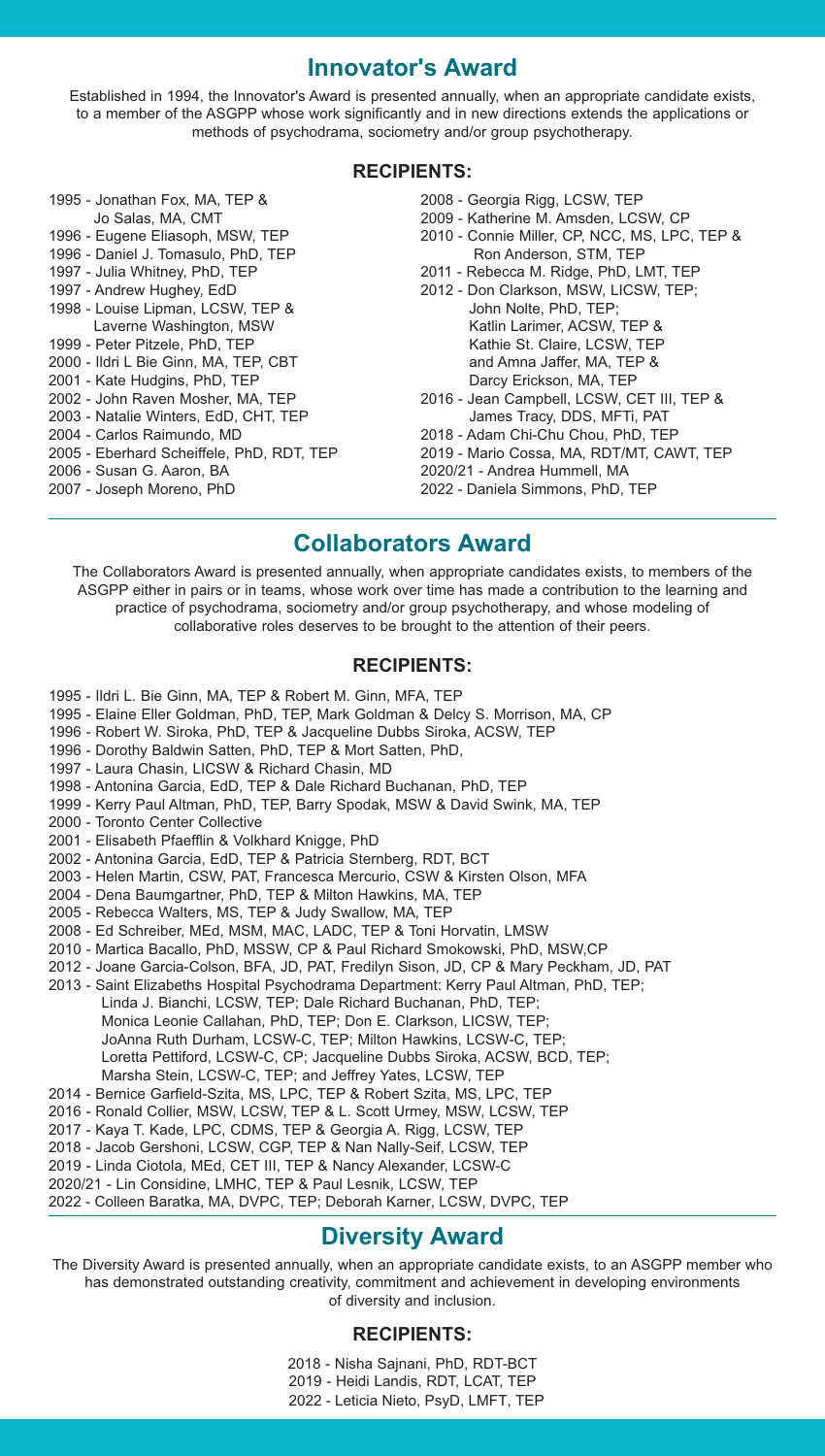## **William L. Moreno Award**

Established in 2018, The William L. Moreno Award may be given annually, when an appropriate candidate exists, in recognition of outstanding organizational, educational, promotional, financial, or othe significant support to ASGPP and to the field and research of Psychodrama, Sociometry and Group Psychotherapy.

The recipient may be a person, organization, informal group or others who have been or are providing significant support overtime. The recipient need not be a member of ASGPP or a psychodramatist.

#### **RECIPIENTS:**

2019 - William L. Moreno 2020/21 - Jaime Rojas Bermudez, MD 2022 - Marcia Karp, MA

## **ASGPP Executive Council's Award**

The ASGPP Executive Council's Award is presented to groups / organizations making notable contributions to ASGPP and/or distinguished work in promoting psychodrama, sociometry and group psychotherapy.

#### **RECIPIENTS:**

2020/21 - The International Association for Group Psychotherapy and Group Processes (IAGP)

# **Young Professional Award**

The purpose of this award is to recognize, honor, and nurture the next generation of psychodramatists. The criteria for receiving this award is to be under 30 years of age and to be making notable contributions to the ASGPP and/or for distinguished work in sociometry, psychodrama, and group psychotherapy.

#### **RECIPIENTS:**

2021 - Scott Giacomucci, DSW, LCSW, BCD, FAAETS, CP/PAT

## **AMERICAN SOCIETY OF GROUP PSYCHOTHERAPY AND PSYCHODRAMA FELLOWS**

Kim Cox, MA, NPO

Susan Aaron, BA, RMT Janell F. Adair, MA, LPC, TEP Kerry P. Altman, PhD, TEP Mary Jo Amatruda, MS, NCC, CGP, TEP Phoebe Atkinson, LCSW-R, TEP Marlo Archer, PhD, TEP Colleen Baratka, MA, TEP Shirley Barclay, MSN, RN, TEP Sue Barnum, MA, LPC, TEP Dena D. Baumgartner, PhD, TEP Mary Bellofatto, MA, CEDS, NCC, TEP Adam Blatner, MD,TEP Staci Block, MSW, LCSW Dale Richard Buchanan, PhD, TEP Jeanne B. Burger, EdD, LMFT, TEP Craig Caines, LICSW, MAC, TEP Monica C. Callahan, PhD, CGP, TEP Elaine Camerota, EdD, CCDC III, TEP Jean M. Campbell, MSW, CET III, TEP Linnea L. Carlson - Sabelli, PhD, TEP Karen Carnabucci, LCSW, TEP Rhona Case, MEd, TEP Laura R. Chasin, LICSW Richard M. Chasin, MD Hun Jin Choi, MD Adam Chi-Chu Chou, PhD, TEP Linda Ciotola, MEd, CHES, TEP Robert O. Clark, PsyD, CaMFC Letitia Coburn Joni I. Cohen, MN, TEP, RN, MFCC Maureen S. Colombino, MSW, BCD, TEP Kate Cook, MA, LPCC, TEP Linda Condon, LMHC, TEP Lin Considine, LMHC, TEP Mario Cossa, MA, RDT/MT, TEP

Herb Dandes, PhD, TEP Tian Dayton, PhD, TEP Karen Drucker, PsyD, TEP Kelly H. DuMar, MEd, LMHC, CP Darcy Erickson, MA, TEP Estelle Fineberg, LCSW, LMFT, TEP Vickey Finger, CISW, TEP Robert L. Fuhlrodt, LCADC, LMFT, TEP Bobra Fyne, MSW Antonina Garcia, EdD, RDT/BCT, TEP Anath Garber Barron, PhD, TEP Sandra Garfield, PhD, TEP Bernice Garfield-Szita, MS, NCC, TEP George M. Gazada, EdD, TEP Jacob Gershoni, MSW, TEP Judith Glass Collins, PhD, RDT, TEP Pamela Goffman, LCSW, TEP Susan Goldman, LPC, BCPC, CP Steve Gordon, JD Michael Gross, PhD, CADC-I, CET-III, SEP, CP/PAT Barbara Guest-Hargin, BEd, MSW, TEP Ann E. Hale, MA, TEP Alison E. Hall, MSW, CP June Rabson Hare, MSW, PhD, CP Katrena Hart, LPCS, CBT, TEP Milton Hawkins, MA, TEP J. Edward Hazelton, EdD, CGP, CCMHC, TEP Joseph Herb, MA, TEP Erica Michaels Hollander, PhD, JD, TEP Paul Holmes, PhD, MD, TEP Kate Hudgins, PhD, TEP Edward Hug, MSW, CP Sylvia Israel, MFT, RDT/BCT, TEP

Christine Jacobson, PhD, CP Connie Lawrence James, MSW, LSW, CET II Suzie Jary, LCSW, TEP Yvonne S. Kennedy, PhD, CP Nancy Kirsner, PhD, MEd, TEP Tobi Klein, MSW, TEP Stephen F. Kopp, MS, CAS, TEP Peter L Kranz, PhD, CP Heidi Landis, RDT, LCAT, TEP Richard Lee, PhD Paul Lesnik, LCSW, PAT Saphira Linden, MA, RDT-BCT, LCAT, TEP Louise Lipman, CGP, CET II, TEP Donna Little, MSW, TEP Arthur E. Littman, LCSW-R, TEP Norma Kay Lord, LCSW, LMFT, TEP René Marineau, PhD Mari Pat McGuire, MSW, TEP G. Sue McMunn, LCSW, PAT Maria Mellano, LICSW, CP/PAT Connie Miller, LPC, NCC, TEP Donell Miller, PhD, TEP Rosalie Belazar Minkin, MSA, ATR, TEP Mary Catherine Molpus, LMSW David Moran, CADC, LCSW, TEP John Raven Mosher, MA, CMHC, TEP Susan Mullins, LMHC, CEDS, TEP Ray Naar, PhD, ABPP, CGP, TEP Nan Nally-Seif, CSW, DCSW, TEP Howard M. Newburger, PhD, TEP Leticia Neito, PsyD, MFT Cathy Nugent, MS, LCPC, TEP John Olesen, MA, TEP Carole Oliver, MEd, LPC, TEP Paula Patterson, DTR, RDT, CET II, CP

*(Continued)*